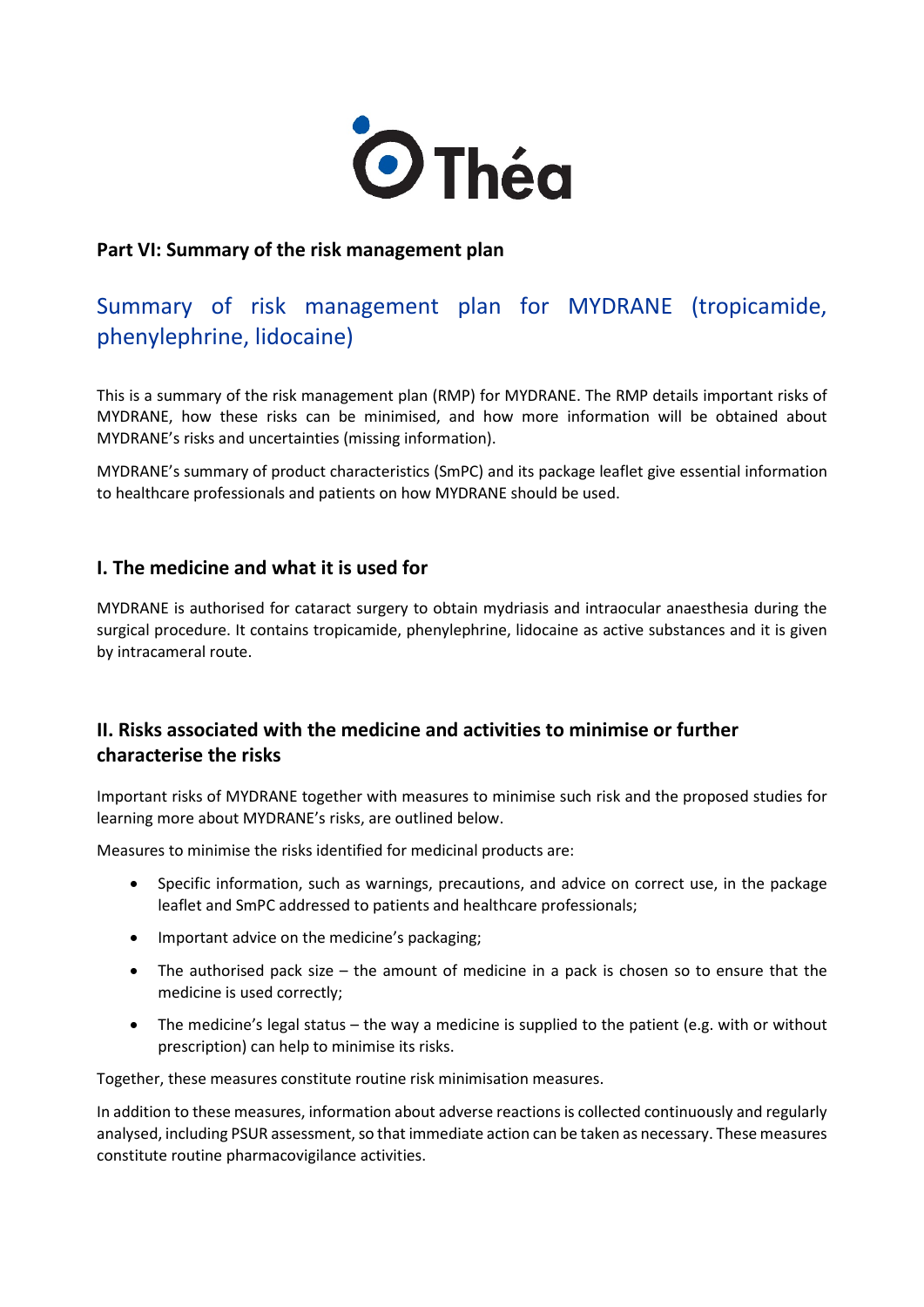If important information that may affect the safe use of MYDRANE is not yet available, it is listed under "missing information" below.

### *II.A List of important risks and missing information*

Important risks of MYDRANE are risks that need special risk management activities to further investigate or minimise the risk, so that the medicinal product can be safely administered.

Important risks can be regarded as identified or potential. Identified risks are concerns for which there is sufficient proof of a link with the use of MYDRANE. Potential risks are concerns for which an association with the use of this medicine is possible based on available data, but this association has not been established yet and needs further evaluation. Missing information refers to information on the safety of the medicinal product that is currently missing and needs to be collected (e.g. on the long-term use of the medicine).

| List of important risks and missing information |                              |  |
|-------------------------------------------------|------------------------------|--|
| Important identified risks                      | None                         |  |
| Important potential risks                       | Corneal endothelial toxicity |  |
| Missing information                             | None                         |  |

#### *II.B Summary of important risks*

| Important potential risk – Corneal endothelial toxicity |                                                                                                                                                                                                                                       |  |
|---------------------------------------------------------|---------------------------------------------------------------------------------------------------------------------------------------------------------------------------------------------------------------------------------------|--|
| Evidence for linking the risk to the<br>medicine        | During clinical studies, corneal endothelial toxicity was not<br>reported at the recommended dose. However, increased<br>endothelial cell loss was observed when patients received a<br>second injection.                             |  |
| Risk factors and risk groups                            | Risk groups included patients with endothelial cell count<br><2000 cell/mm <sup>2</sup> , corneal dystrophy, history of traumatism,<br>acute glaucoma, anterior or posterior segments surgery,<br>advanced age, hard nucleus density. |  |
|                                                         | Risk factors included cataract surgery (i.e. high ultrasound<br>energy, long phacoemulsification time, phacoemulsification<br>technique), and product dose (i.e. important number and/or<br>volume of injections).                    |  |
| <b>Risk minimisation measures</b>                       | Routine risk minimisation measures:<br>SmPC section 4.4, 4.9<br>PL section 3<br>Prescription only medicine<br>Restricted use to ophthalmic surgeons                                                                                   |  |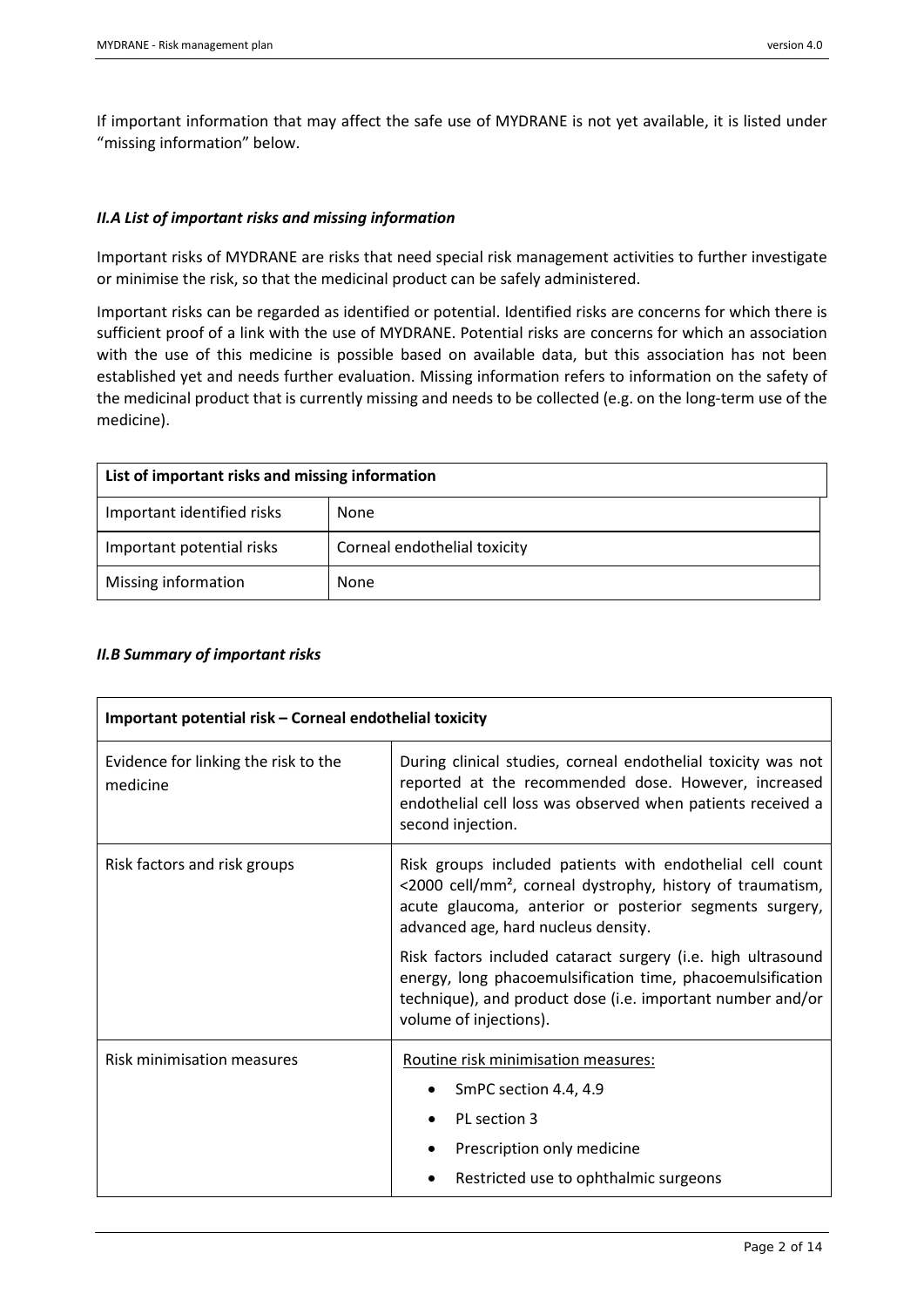### *II.C Post-authorisation development plan*

### **II.C.1 Studies which are conditions of the marketing authorisation**

There are no studies which are conditions of the marketing authorisation or specific obligation of MYDRANE.

### **II.C.2 Other studies in post-authorisation development plan**

There are no studies required for MYDRANE.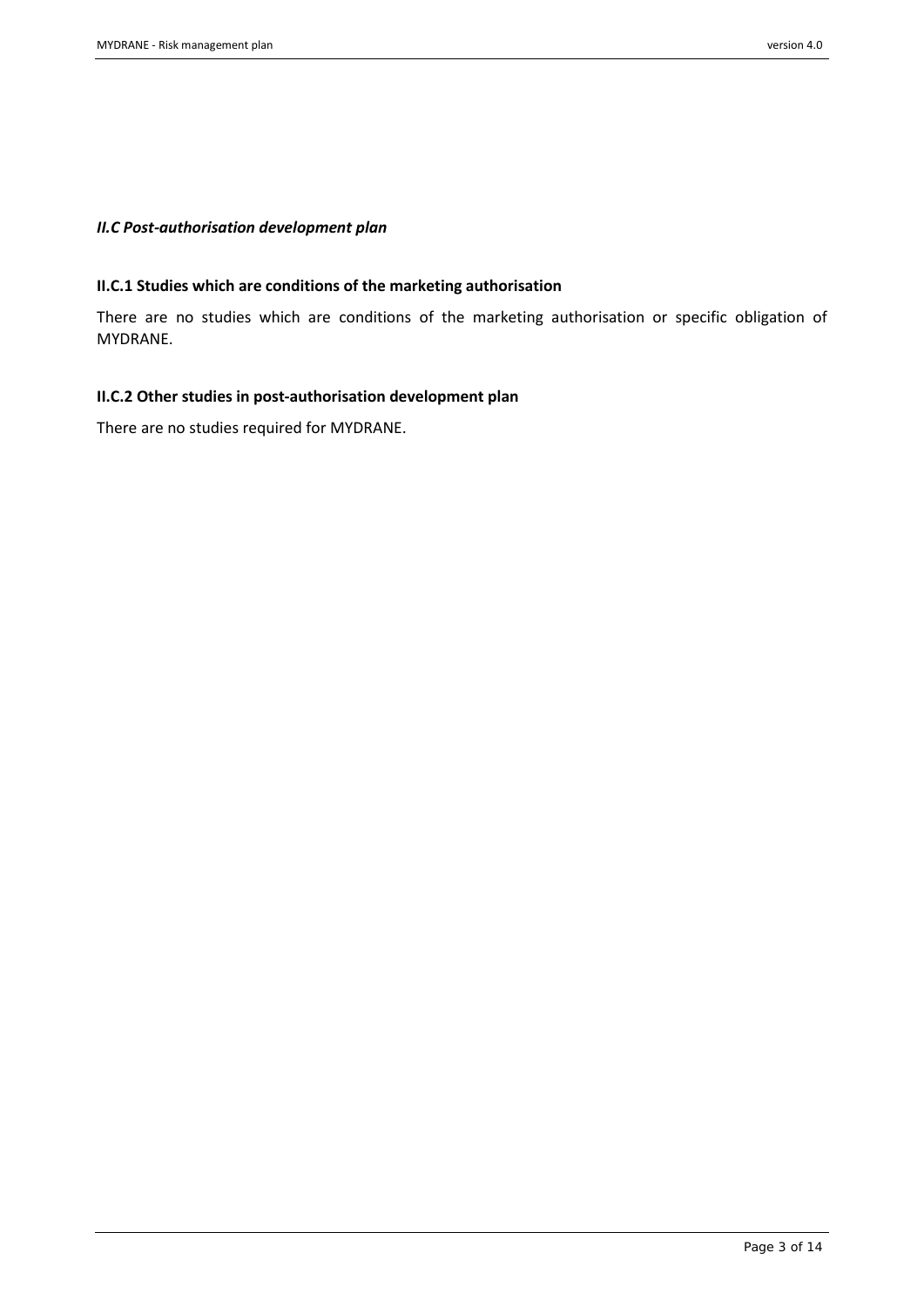## **Part VII: Annexes**

## **Table of contents**

- Annex 1 Eudravigilance Interface
- Annex 2 Tabulated summary of planned, ongoing, and completed pharmacovigilance study programme
- Annex 3 Protocols for proposed, on-going and completed studies in the pharmacovigilance plan
- Annex 4 Specific adverse drug reaction follow-up forms
- Annex 5 Protocols for proposed and on-going studies in RMP part IV
- Annex 6 Details of proposed additional risk minimisation activities (if applicable)
- Annex 7 Other supporting data (including referenced material)
- Annex 8 Summary of changes to the risk management plan over time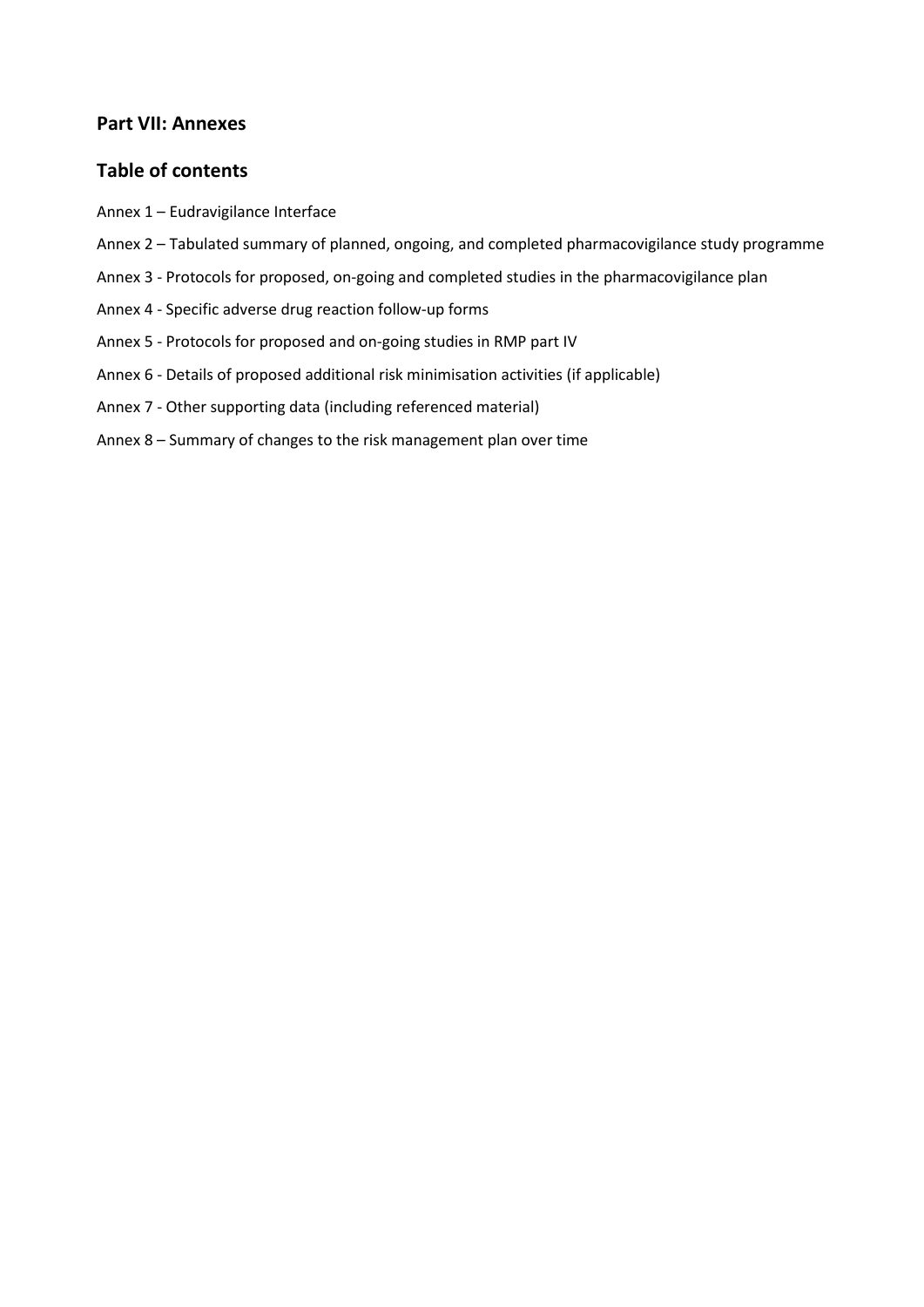## *Annex 1 – EudraVigilance Interface*

Annex 1 is not required to be submitted in eCTD; the electronic file is submitted in accordance to GVP Module V.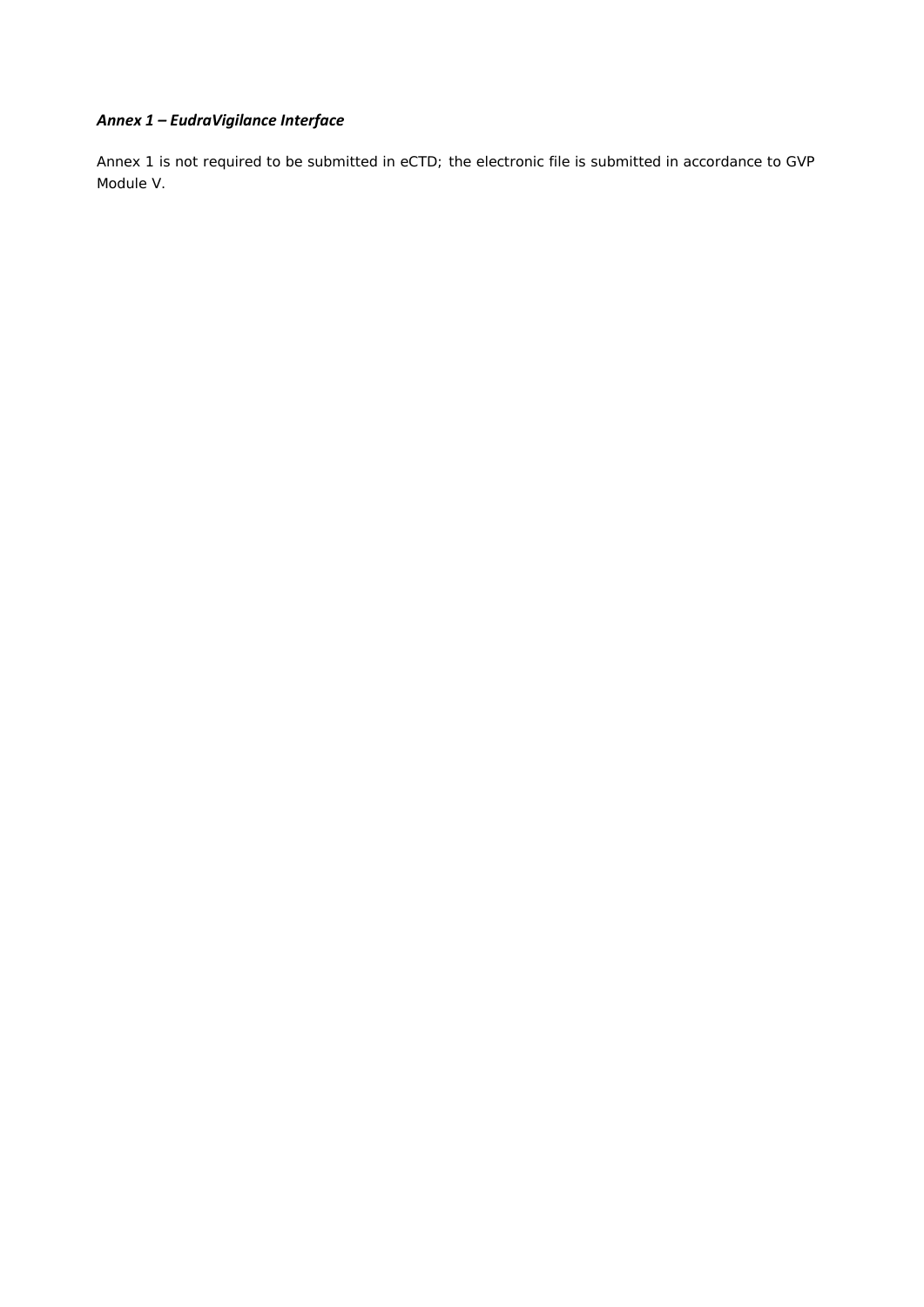*Annex 2 – Tabulated summary of planned, ongoing, and completed pharmacovigilance study programme*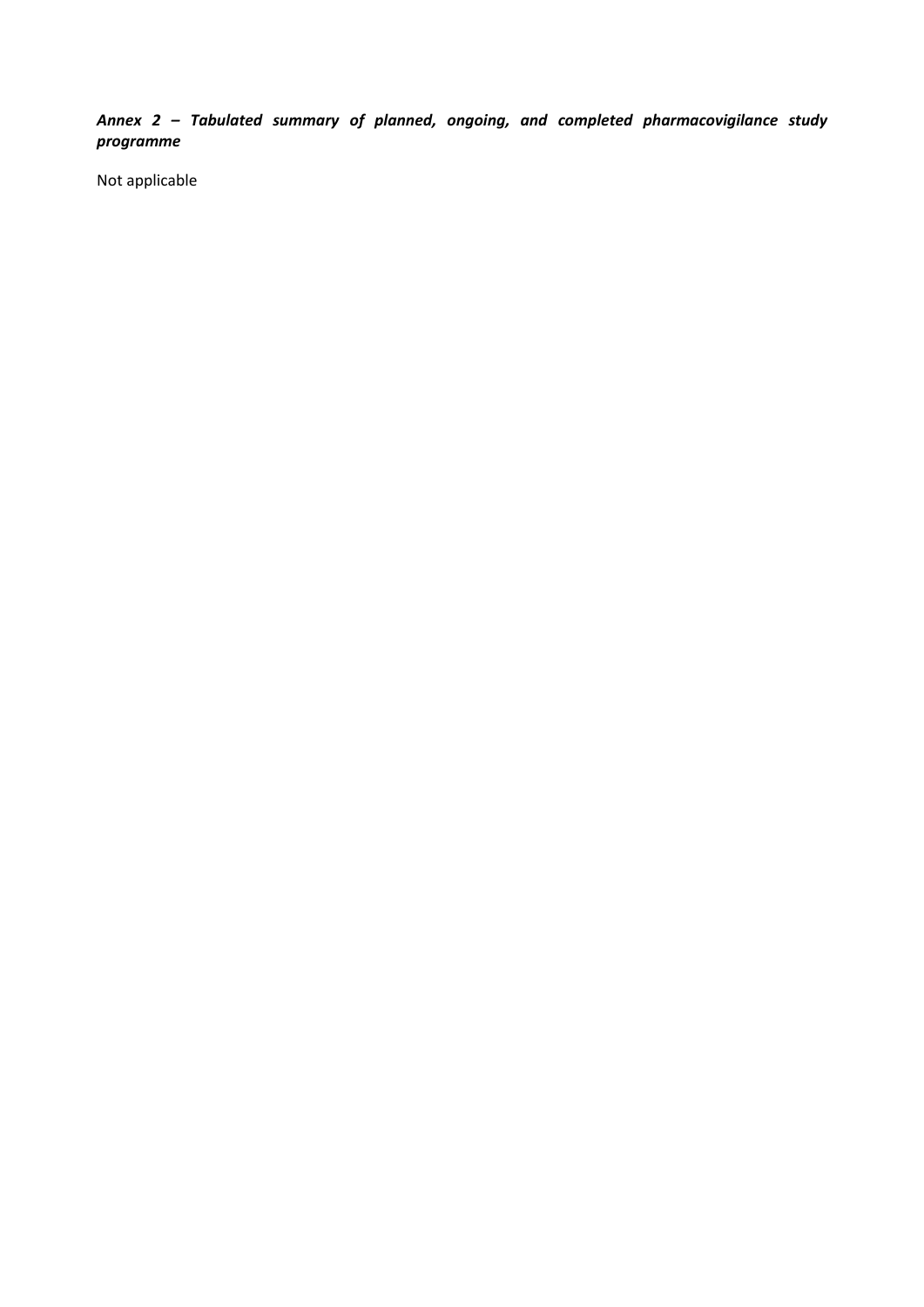*Annex 3 - Protocols for proposed, on-going and completed studies in the pharmacovigilance plan*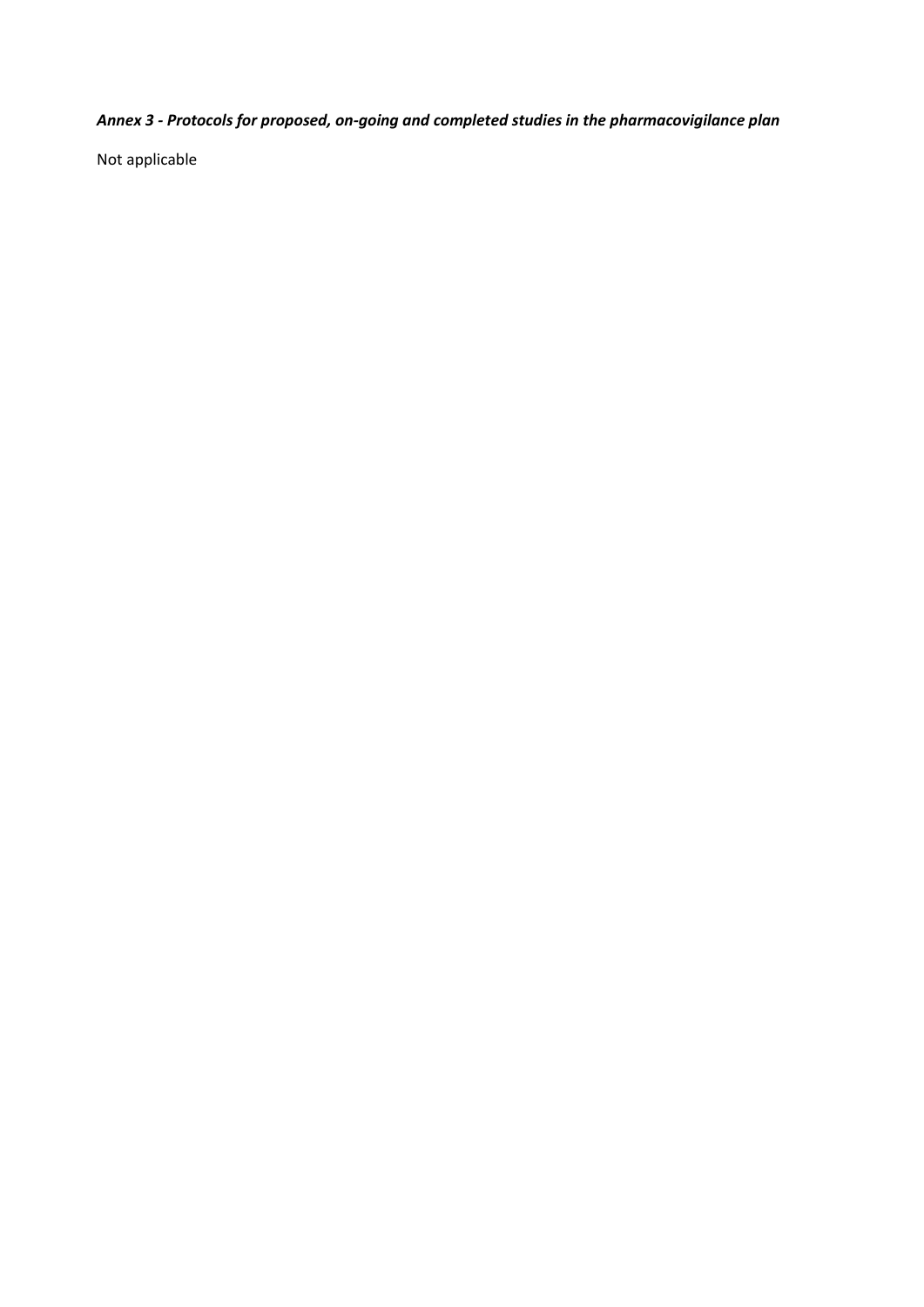# *Annex 4 - Specific adverse drug reaction follow-up forms*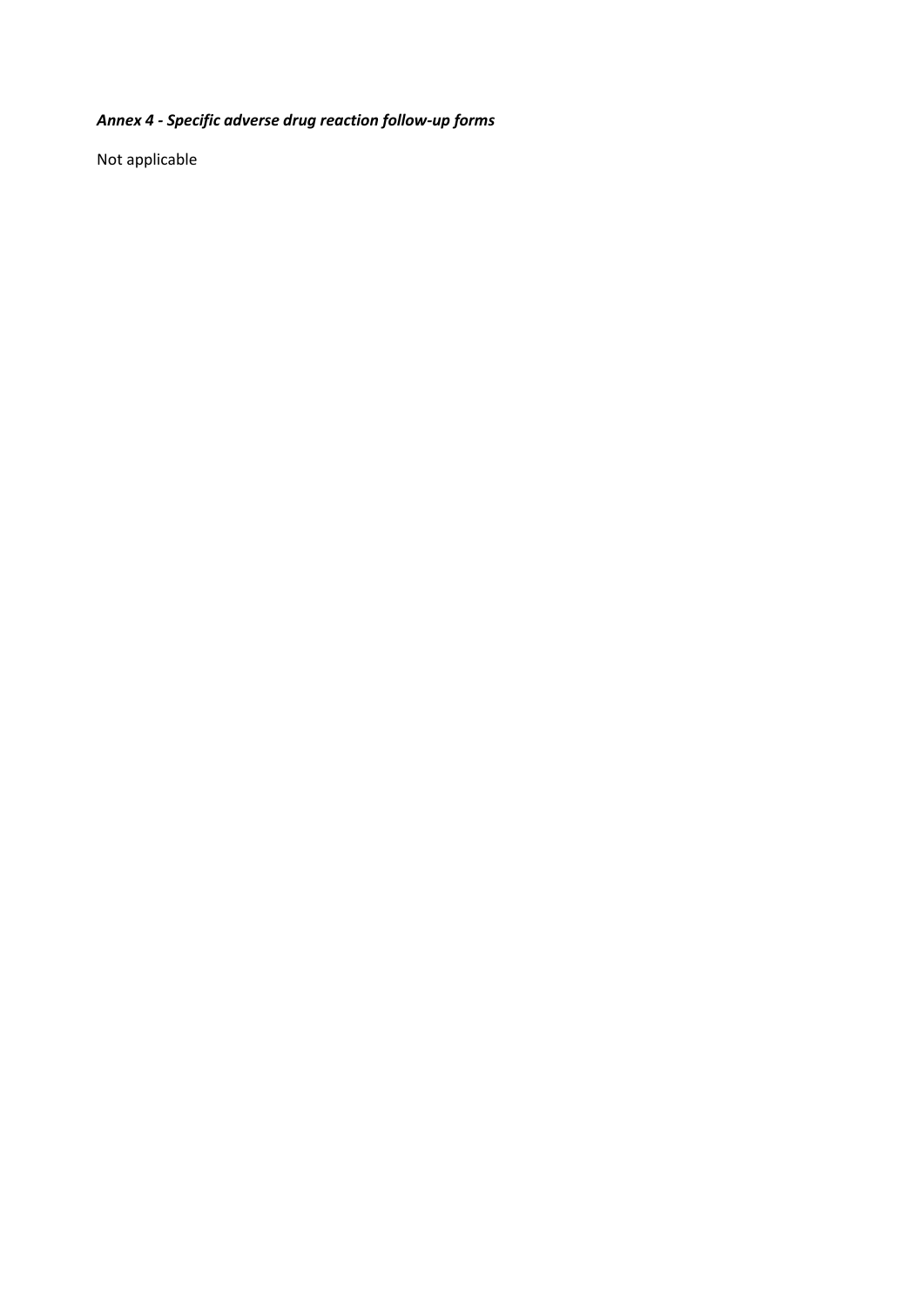# *Annex 5 - Protocols for proposed and on-going studies in RMP part IV*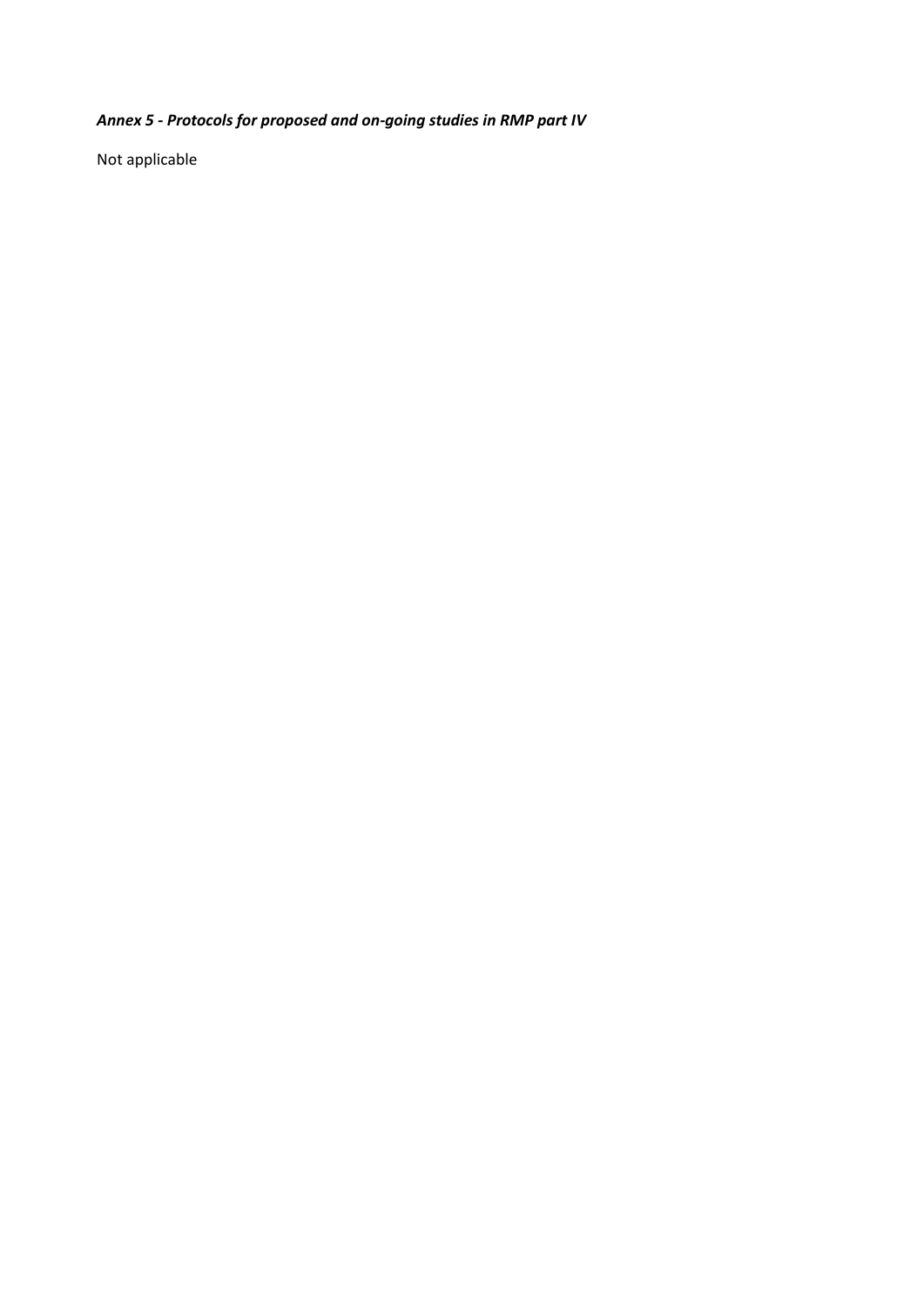# *Annex 6 - Details of proposed additional risk minimisation activities (if applicable)*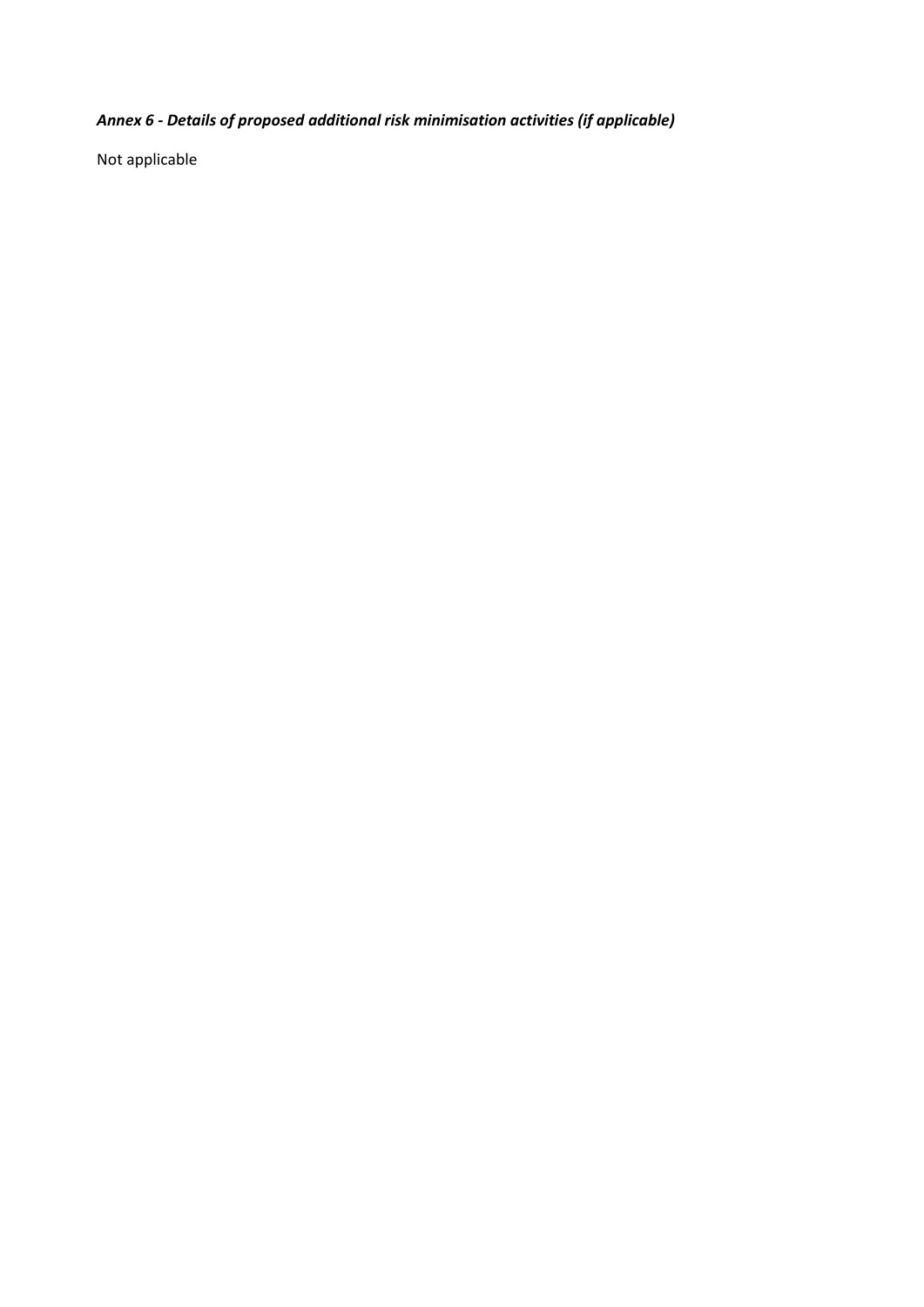#### *Annex 7 - Other supporting data (including referenced material)*

[1] Simmons D, Clover G, Hope C. Ethnic differences in diabetic retinopathy. Diabet Med. 2007 Oct;24(10):1093-8.\*

[2] Moshetova LK. Cataract. In: Moshetova LK, Nesterov AP & Ugorov EA (eds). Clinical ophthalmology guidelines. Moscow: GEOTARMedia. 2008; 72–83.

[3] Das BN, Thompson JR, Patel R & Rosenthal AR. The prevalence of eye disease in Leicester: a comparison of adults of Asian and European descent. J R Soc Med. 1994 Apr;87(4):219-22.

[4] Blum M, Kloos C, Muller N, Mandecka A, Berner R, Bertram B, Muller UA. Prevalence of diabetic retinopathy. Check-up program of a public health insurance company in Germany 2002–2004. Ophthalmologe. 2007 Jun;104(6):499-500, 502-4.

[5] Kocur I, Resnikoff S. Visual impairment and blindness in Europe and their prevention. Br J Ophthalmol. 2002 Jul;86(7):716-22.

[6] Krumpaszky HG, Ludtke R, Mickler A, Klauss V, Selbmann HK. Blindness incidence in Germany. A population-based study from Wurttemberg-Hohenzollern. Ophthalmologica. 1999;213(3):176-82.

[7] Cedrone C, Culasso F, Cesareo M, Mancino R, Ricci F, Cupo G, Cerulli L. Prevalence and incidence of agerelated cataract in a population sample from Priverno, Italy. Ophthalmic Epidemiol. 1999 Jun;6(2):95-103.

[8] Arkhangelsk Oblast Administration, Department of Public Health & Medical Information Center. Morbidity of the population of Arkhangelsk Oblast in 2006: statistical data book morbidity of the population of Arkhangelsk Oblast in 2006: statistical data. Arkhangelsk: Arkhangelsk Oblast Administration, Department of Public Health & Medical Information Center 19–140.

[9] Hill J, Stancel G. High-volume cataract surgery. In: Kumar CM, Dodds C, Fanning GL, eds. Ophthalmic anaesthesia. New York, USA. Taylor & Francis. 2002; 9: 117-126.

[10] Erie JC, Baratz KH, Hodge DO, Schleck CD, Burke JP. Incidence of cataract surgery from 1980 through 2004: 25-year population-based study. J Cataract Refract Surg 2007; 33 (7): 1273-7.

[11] PMSI data

[12] Shah AS, Chen SH. Cataract surgery and diabetes. Curr Opin Ophthalmol. 2010 Jan; 21(1):4-9.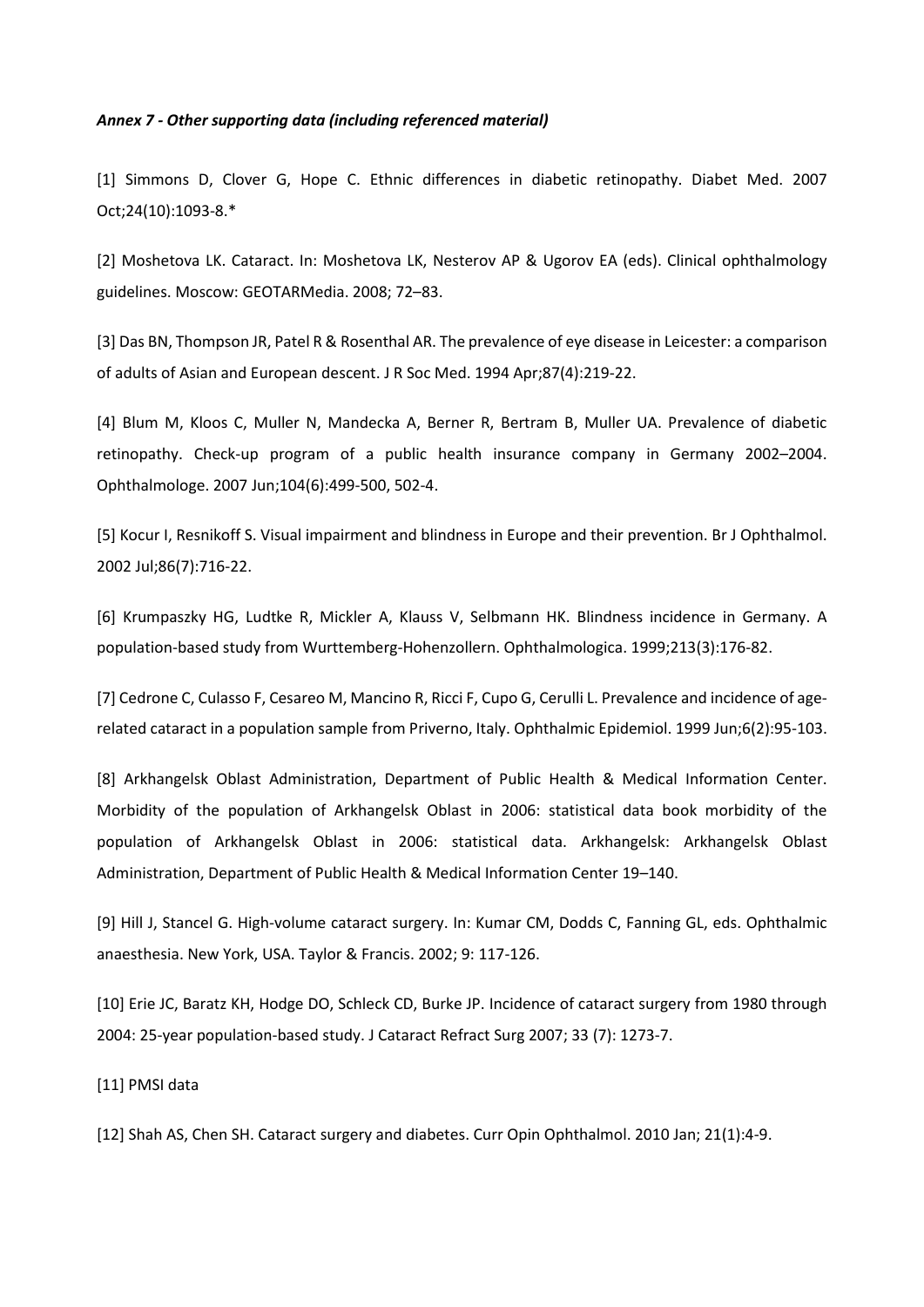[13] Shingleton BJ, Crandall AS, Ahmed II. Pseudoexfoliation and the cataract surgeon: preoperative, intraoperative, and postoperative issues related to intraocular pressure, cataract, and intraocular lenses. J Cataract Refract Surg 2009; 35: 1101-20.

[14] Chang DF, Campbell JR. Intraopetative floppy iris syndrome associated with tamsulosin. J Cataract Refract Surg 2005; 31 :664-73 [II-].

[15] Tennen DG, Masket S. Short-and long-term effect of clear corneal incisions on intraocular pressure. J Cataract Refract Surg 1996; 22:568-70 [III].

[16] Chang DF, Braga-Mele R, Marmalis N, et al, ASCRS Cataract Clinical Committee. ASCRS White Paper: clinical review of intraoperative floppy-iris syndrome. J Cataract Refract Surg 2008;34:2153-62.

[17] Chang DF, Osher RH, Wang L, Koch DD. Prospective multicenter evaluation of cataract surgery in patients taking tamsulosin (Flomax). Ophthalmology 2007; 114:957-64 [II+].

[18] Chang DF, Braga-Mele R, Mamalis N, et al. ASCRS Cataract Clinicat Cornmittec. Clinicac experience with intraoperative floppy-iris syndrome. Results of the 2008 ASCRS member survey. J Cataract Refract Surg 2008; 34: 1201-9 [III].

[19] Bell CM, Hatch WV, Fischer HD, et al. Association between tamsulosin and serious ophthalmic adverse events in older men following cataract surgery. JAMA 2009; 301:1991-6 [II++].

[20] Blouin MC, Blouin J, Perreault S, et al. Intraoperative floppy-iris syndrome associated with alpha1 adrenoreceptors: comparison of tamsulosin and alfuzosin. J Cataract Refract Surg 2007; 33:1227-34.

[21] Chatziralli IP, Sergentanis TN. Risk factors for intraoperative floppy iris syndrome: a meta-analysis. Ophthalmology 2011; 118:730-5 [II++].

[22] Paediatric Committee (PDCO) and Human Medicines Development and Evaluation. EMA/PDCO Summary Report on an application for a waiver. Lidocaine hydrochloride / Tropicamide / Phenylephrine hydrochloride. EMA/406002/2010.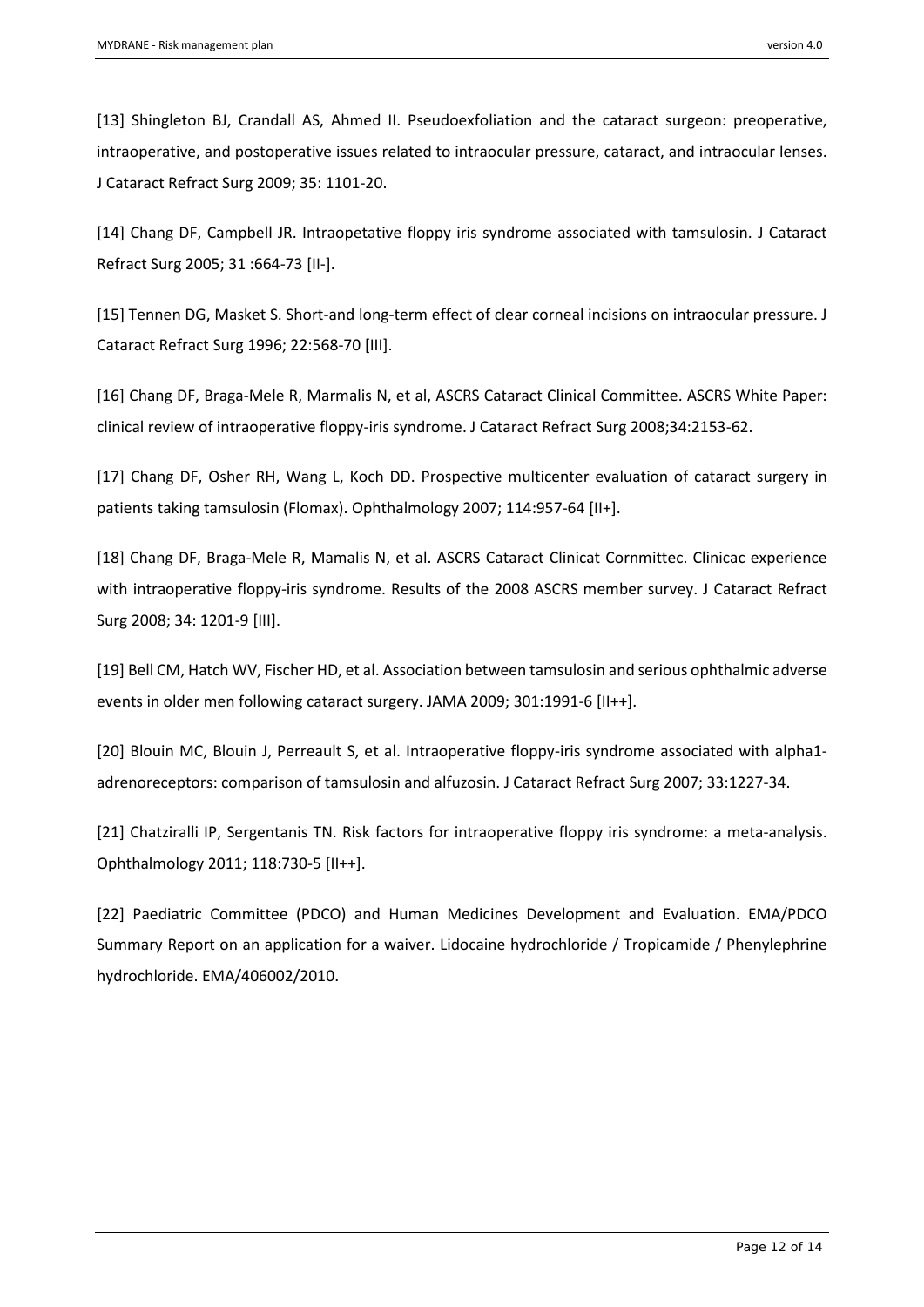## *Annex 8 – Summary of changes to the risk management plan over time*

| <b>Version</b> | <b>Approval date</b>                                                               | Change                                                                                                                                                                                                                                                                                                                                                                                                                                                                          |
|----------------|------------------------------------------------------------------------------------|---------------------------------------------------------------------------------------------------------------------------------------------------------------------------------------------------------------------------------------------------------------------------------------------------------------------------------------------------------------------------------------------------------------------------------------------------------------------------------|
|                | Procedure                                                                          |                                                                                                                                                                                                                                                                                                                                                                                                                                                                                 |
|                |                                                                                    |                                                                                                                                                                                                                                                                                                                                                                                                                                                                                 |
| 1.0            | <b>Approval date:</b><br>Not applicable<br>Procedure number:<br>SE/H/1351/001/DC   | <b>RMP</b> creation                                                                                                                                                                                                                                                                                                                                                                                                                                                             |
| 2.0            | <b>Approval date:</b><br>Not applicable<br>Procedure number:<br>DK/H/2439/001/DC   | Modification of decentralised procedure number from<br>SE/H/1351/001/DC to DK/H/2439/001/DC                                                                                                                                                                                                                                                                                                                                                                                     |
| 2.1            | Approval date:<br>Not applicable<br>Procedure number:<br>DK/H/2439/001/DC          | Update in accordance with the D106 assessment report                                                                                                                                                                                                                                                                                                                                                                                                                            |
| 2.2            | Approval date:<br>Not applicable<br>Procedure number:<br>DK/H/2439/001/DC          | Update in accordance with the D160 assessment report                                                                                                                                                                                                                                                                                                                                                                                                                            |
| 2.3            | Approval date:<br>02-Jul-2015<br>Procedure number:<br>DK/H/2439/001/DC             | Update following the approval of the SmPC                                                                                                                                                                                                                                                                                                                                                                                                                                       |
| 3.0            | <b>Approval date:</b><br>Not applicable<br>Procedure number:<br>DK/H/2439/001/R/01 | Update according to the new European template<br>(GVP Module V, Rev 2).<br>• The important identified risk "Hypersensitivity<br>reaction" was reclassified from safety concern to<br>non-important risk.<br>The<br>important<br>potential risk "Phenylephrine<br>systemic effect" was reclassified from safety concern<br>to non-important risk.<br>The important potential risk "Lidocaine systemic<br>effect" was reclassified from safety concern to non-<br>important risk. |